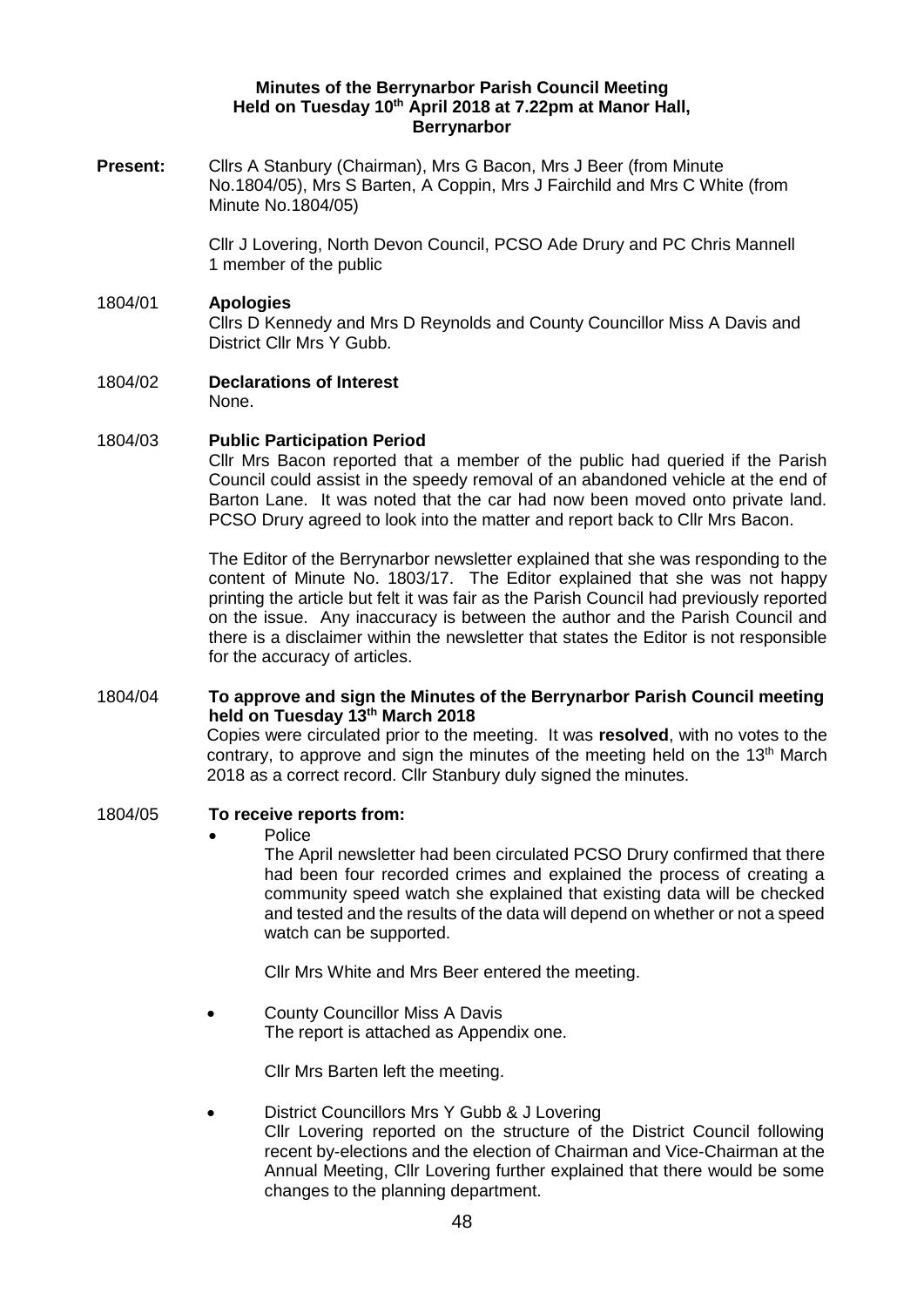Cllr Mrs Barten returned to the meeting.

Cllr Lovering reported that, although NDC would like the base at Chivenor to remain, it was looking at a Plan B. When recycling bottles Cllr Lovering explained that you should rinse your bottles and return the caps.

- Play Area Inspections. Councillor Mrs J Beer Nothing to report. It was noted that Mr Pickering had repaired some equipment in the Manor Hall Play Area as a donation to the Parish Council, it was agreed to thank Mr Pickering.
- Councillor Mrs D Reynolds, Manor Hall Cllr Mrs Fairchild encouraged people to support the Ball Room Dancing which would be held in the hall at the end of April.
- Footpaths Report Councillor Mrs Fairchild The wording on the sign for Footpath 2A has faded and is not very clear.

PCSO Ade Drury and PC Chris Mannell

- Dog Exercise area Councillor Mrs White A member of the public had raised concerns about a gap in the fencing and dogs that keep running out into the road, they are willing to donate funds towards a fence and have been advised to write to the Parish Council.
- Meetings/events attended by Councillors/Clerk None.

### 1804/06 **Planning & Planning Correspondence**

Planning Applications: to consider Planning Applications received to date 6.1 Planning Applications

**64672** Approval of reserved matters following outline approval 63712 (hybrid application); 1) replacement wedding venue with associated landscaping; 2) outline application for additional 6 guest suites (some matters reserved (appearance)) in respect of appearance of replacement gazebo Location: Sandy Cove Hotel, Old Coast Road, Berrynarbor, Ilfracombe Applicant/Agent: Mr and Mrs Ten-Bokkel

It was **resolved**, with no votes to the contrary, to recommend APPROVAL.

6.2 Planning Decisions: The Planning Authority has given Approval for: **64429** Extension to dwelling at Sandpiper, Wood Park Lane, Sterridge Valley, Berrynarbor, Ilfracombe

**64481** Erection of garage at Dene Cottage, Birdswell Lane, Berrynarbor, Ilfracombe

**64393** Installation of replacement garage doors at Dorma House, 45 The Village, Berrynarbor, Ilfracombe

It was **resolved**, with no votes to the contrary, to note the decision notices.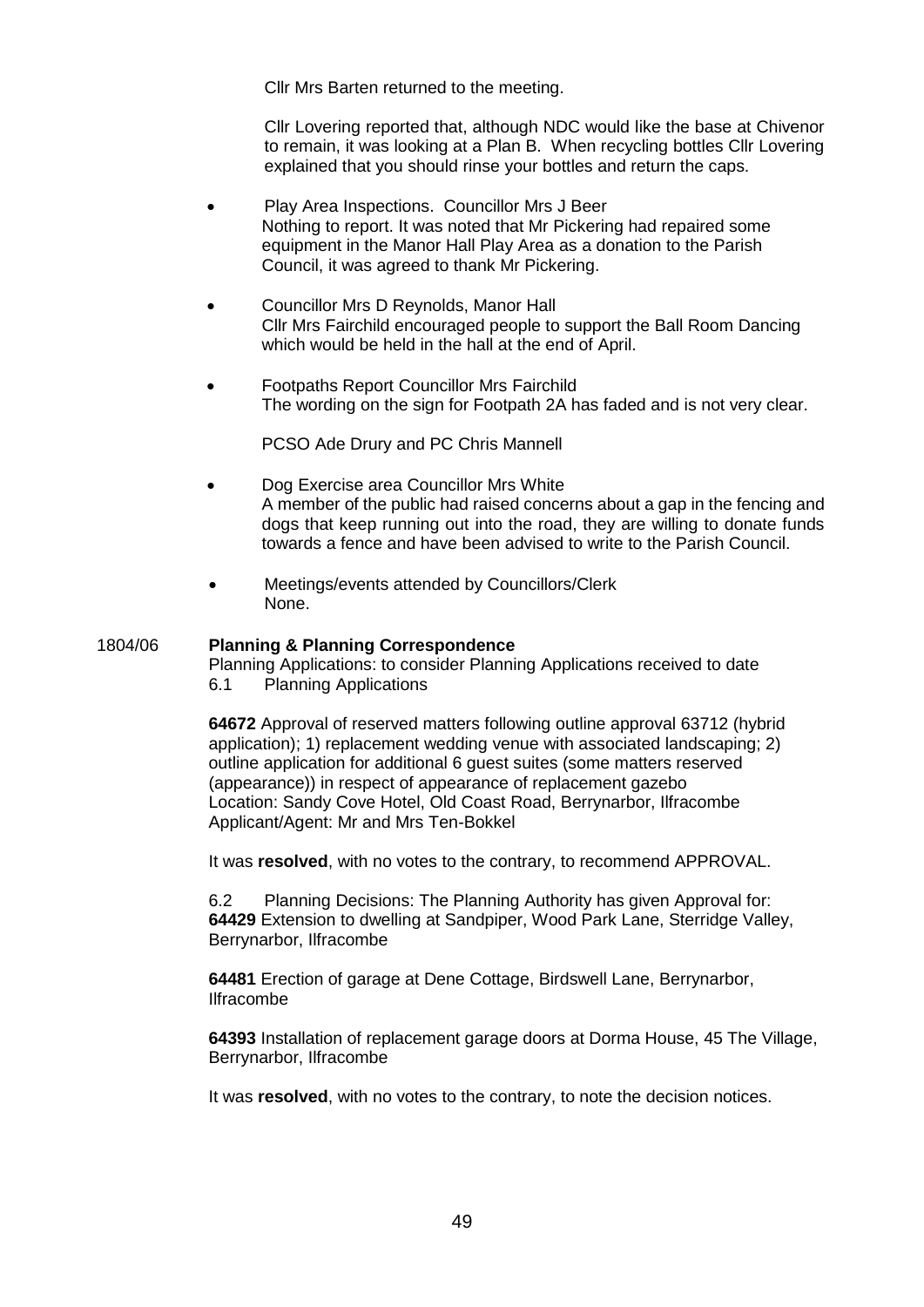1804/07 **Matters to Note** (correspondence is available from the Clerk unless otherwise stated)

- Completion of Monthly Defibrillator report
- Correspondence from NDC confirming the level of Parish Grant for 2018/2019 (copy enclosed for Cllrs)
- Temporary Prohibition of Through Traffic & Parking Ridge Hill & Wheel Lane
- Temporary Prohibition of Through Traffic & Parking Pitt Hill
- Temporary Prohibition of Through Traffic & Parking Barton Lane
- Minutes up to the financial year 2014/2015 have been deposited by the Clerk at the North Devon Record Office in Barnstaple
- DALC's March newsletter
- Application for a Lawful Development Certificate for existing use a separate and self-contained single dwelling at Alfie's Barn, Berry Down, Combe Martin (information has already been circulated)
- Application for a Lawful Development Certificate for the existing use of buildings as one dwelling and land as its garden at Yellaton Garden, Combe Martin (information has already been circulated)
- Letter from Fisher German Reference Property Portfolio Management (copy) enclosed for Cllrs)
- Thank you letter from Berrynarbor Community Enterprise (copy enclosed for Cllrs)

Letter from St Peter's Church in relation to landownership for replacement Memorial Bench (copy enclosed for Cllrs)

It was **resolved**, with no votes to the contrary, to note the above.

| 1804/08 | To approve payments and receipts to date<br>The following payments were received: -<br>Payments $14th$ March 2018 – 10 <sup>th</sup> April 2018 |                                |           |
|---------|-------------------------------------------------------------------------------------------------------------------------------------------------|--------------------------------|-----------|
|         | <b>Clerk's April Salary</b>                                                                                                                     |                                | £304(Net) |
|         | Expenses:<br>Mileage                                                                                                                            | 10/04/2018 39 miles $@$ 0.45 = | £17.55    |
|         | Car parking                                                                                                                                     |                                | £1.10     |
|         | Stationery                                                                                                                                      |                                | £15.18    |
|         | Total:                                                                                                                                          |                                | £337.83   |
|         | <b>HMRC PAYE</b>                                                                                                                                |                                | £76       |
|         | Buckets & Sparkles, February Toilet Cleaning                                                                                                    |                                | £75       |
|         | Mrs Julia Fairchild, Padlock                                                                                                                    |                                | £3.49     |
|         | A.F.S Fire & Security Ltd, fire proof cabinet                                                                                                   |                                | £670.80   |
|         | <b>Arbmark Tree Care</b>                                                                                                                        |                                | £360      |
|         | Berrynarbor Community Enterprise, Sewage Donation                                                                                               |                                | £243.47   |
|         | Fremington Parish Council, Photocopying and Stamps                                                                                              |                                | £8.95     |
|         | <b>Payments total:</b>                                                                                                                          |                                | £1,775.54 |
|         | Receipts 14th March 2018 - 10th April 2018                                                                                                      |                                |           |
|         | Interest                                                                                                                                        |                                | £0.67     |
|         | <b>AONB Grant Funding for Village Signs</b>                                                                                                     |                                | £1,726.37 |
|         | Devon County Council, P3 funding                                                                                                                |                                | £600      |
|         | Anonymous donation                                                                                                                              |                                | £100      |
|         | Anonymous donation                                                                                                                              |                                | £100      |
|         | <b>Receipts total:</b>                                                                                                                          |                                | £2,527.04 |
|         |                                                                                                                                                 |                                |           |

It was **resolved**, with no votes to the contrary, to approve the payments.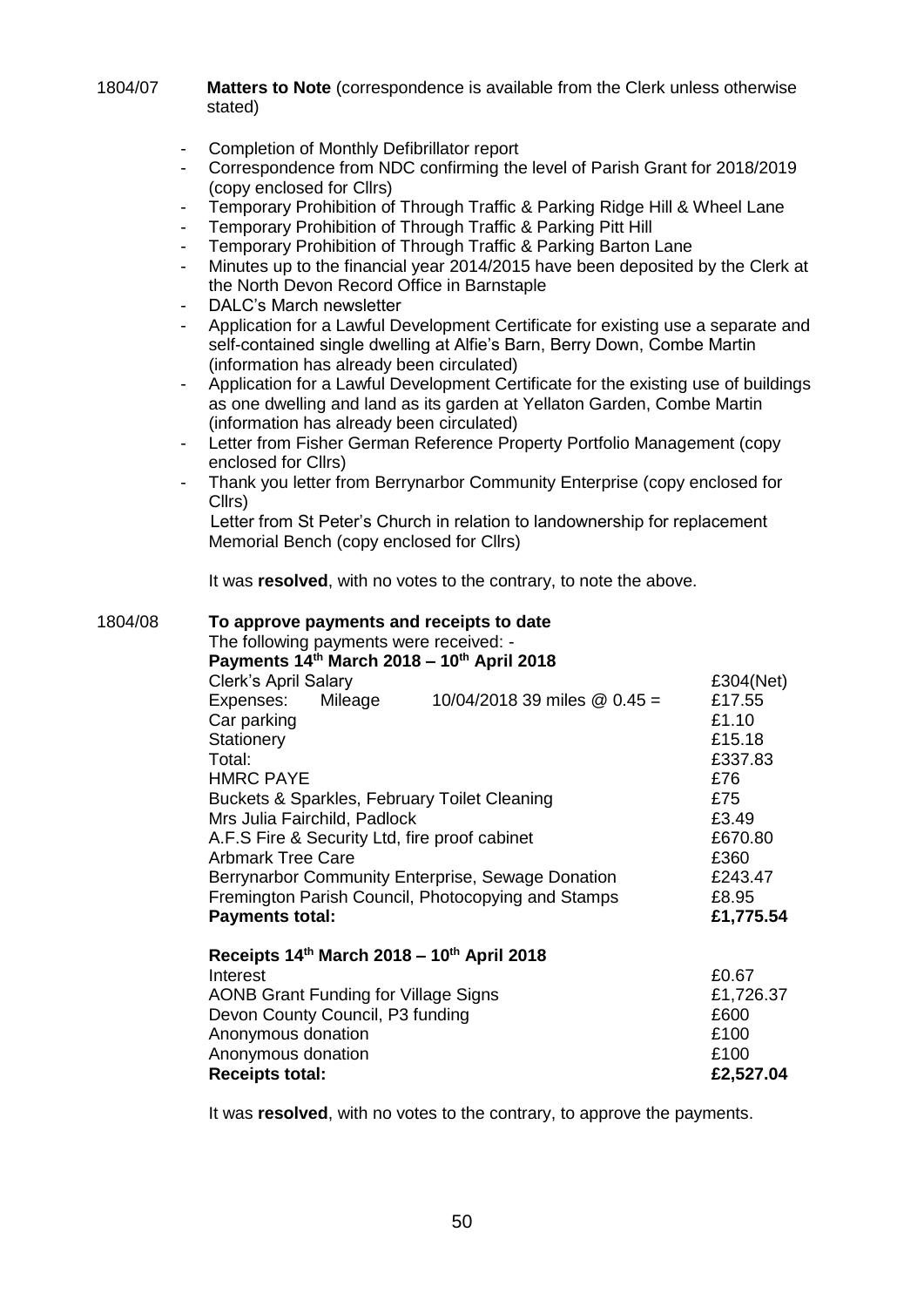# 1804/09 **To consider additional financial contribution towards the North Devon Record Office**

Members considered the request and it was **resolved**, with no votes to the contrary, to make a donation of £50.

### 1804/10 **To consider donation towards Berry In Bloom**

Members were unclear on whether or not Berry In Bloom was requesting a donation for 2018/2019 it was proposed by the Chairman and unanimously agreed to suspend Standing Orders to allow the Editor of the Berrynarbor Newsletter to speak. The Editor explained that Berry In Bloom was organising a fund raising event for the newsletter and she did not believe there was a requirement for additional funding as they were quite solvent.

It was **resolved** to reinstate Standing Orders.

It was **resolved**, with no votes to the contrary, for the Clerk to clarify whether or not Berry In Bloom is requesting a donation.

## 1804/11 **To consider donation towards the Berrynarbor Newsletter**

Members considered the request, members were pleased to see that printing costs had been reduced but still felt there was room to investigate larger donation boxes and a charge for the newsletter along with an increase in advertising costs. The Editor of the newsletter confirmed that if a charge for the publication was introduced she would no longer continue.

Cllr Lovering was unsure whether or not he could provide some financial assistance from his NDC Community Cllr Grant funding and agreed that he would if it was found to be acceptable.

It was **resolved**, with no votes to the contrary and three abstentions, to give a donation of £500 and if NDC Cllrs are unable to contribute funding to look too hold a fundraising event on behalf of the newsletter. It was further **resolved** to place an article in the next Parish Council's piece for the newsletter explaining that more donations are required or a charge will have to be introduced which in turn would mean that there would not be an Editor for the newsletter.

# 1804/12 **To consider renewal of licence for the Emergency Sand Bunker and relocation proposals**

It was noted that it had been agreed not to relocate the Sand Bunker and this was a typing error on the Agenda. It was **resolved**, with no votes to the contrary, to renew the licence.

# 1804/13 **To consider the revised Planning Enforcement Plan from the North Devon Council**

It was **resolved**, with no votes to the contrary, to note the information.

#### 1804/14 **To consider alternative shelter/shed proposals for the Recreation Field**

It was reported that the school would like a shelter and not a shed, members discussed the design of a shelter and felt that a three sided shelter that would fit on the existing base would be the most appropriate, however, members were unsure of the exact design and size that would be required it was therefore **resolved**, with no votes to the contrary, to remove the current shed when time and resources permit, consult with the school on the design of a shelter and to place the replacement on the next agenda for agreement and look to hold a fund raising event for the replacement.

The member of the public and Cllr Lovering left the meeting.